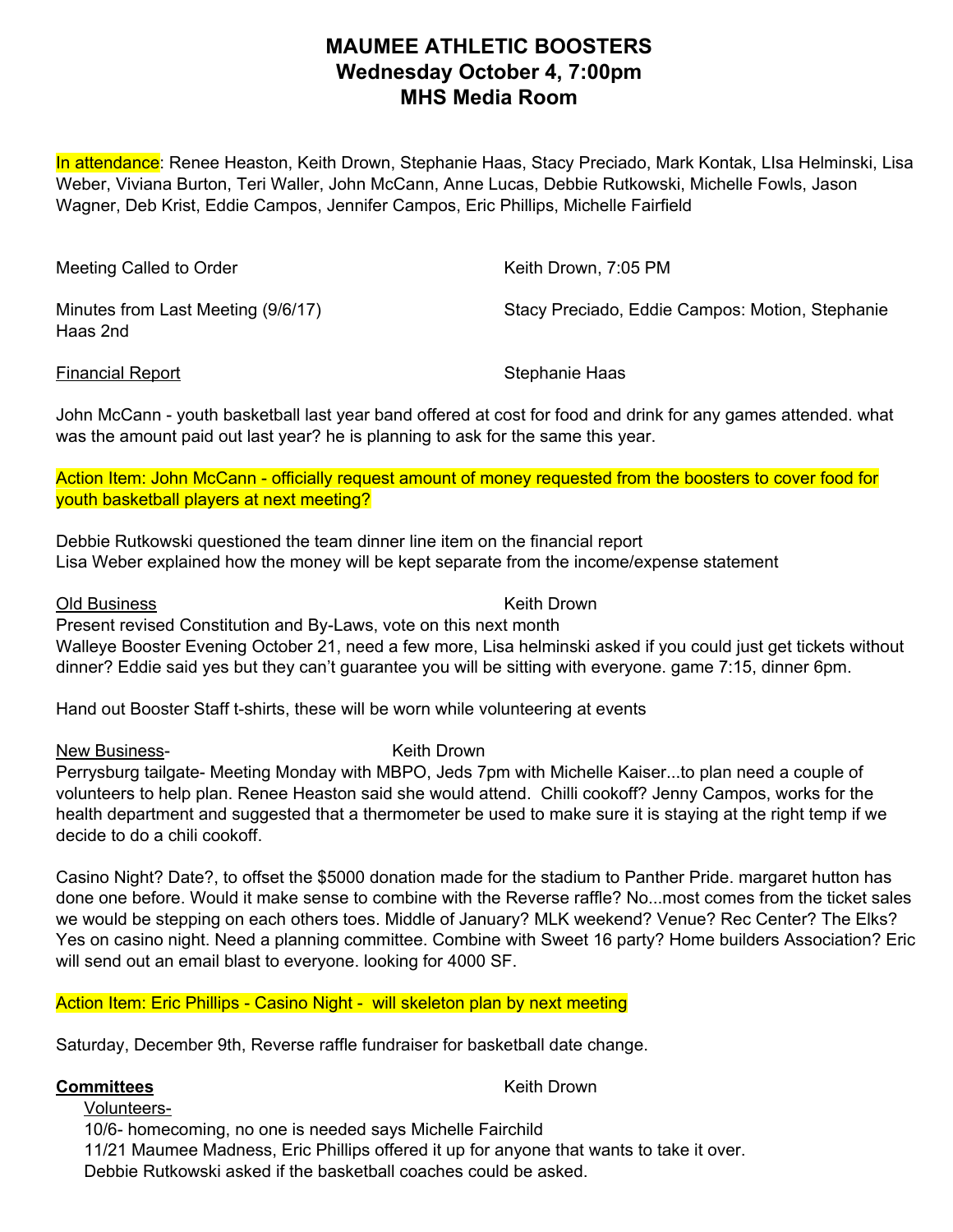Debbie Rutkowski will reach out to the parents of the basketball team.

All winter sports should be contacted to get involved. Shirt signing at 6:30pm?

Eric will wait until next Wed to hear from Debbie Rutkowski to see if she will take it over.

Jennifer Campos suggested that the T Shirt signing that coaches talk to the players to engage with the kids more. Some players were on their phones ect. Set up meeting with the coaches?

Action Item: Debbie Rutkowski - reach out to parents and coaches to see who wants to get involved

Action Item: Debbie Rutkowski to chair event? decide by 10-11-17

Action Item: Keith Drown - set up meeting with coaches regarding Maumee Madness

Ford Test Drive (Keith Drown/Stacy Preciado)- Received a check from Brondes for \$3700, Move it back to the PAC entrance where people are coming in for registration.

Lincoln Test drive? probably had 60 people test drive?

Gold Card Drive (Sharalea Wolfram/Ashley Zale)- Online sales still active. Drawing 10/6. Announce at halftime of game, send checks on Monday -

Action Item: Stephanie Haas - send checks on Monday, 10-9-17

Sports Programs (Jason Wagner) – passed out info that breaks down the cost. there are about 100 old programs leftover (2011-2016). What do we do with them? we have 1 from every year from 2013. put in storage with other documents? Return to businesses as a Thank you, signed by athletes? suggested by Eddie Campos.

Action Item: Jason Wagner - decide what to do with left over programs, vote next meeting?

Tailgates/ (Eric Phillips)-

10/6 Southview- Homecoming volunteers are not needed 10/27 TSATR-Ding Dong/Senior Night-Need 2 people to meet with MBPO to help plan this event

Committee Meeting Monday, 10-9-17 Jed's 7PM

Action Item: Eric Phillips: volunteers/committee in place? Do we need an event created on signup.com?

Maumee Madness- Tuesday November 21 (last day of school before Thanksgiving)

Action Items: Debbie Rutkowski: take over event?, decision by: Wednesday, 10-11-17

Spring Fever- 3/24 Last Saturday before Spring Break, comes at a cost? We do not have a budget. table it and come back to it. This event was cancelled last year due to weather.

Discuss at next meeting, budget and plan for event

Panther Den (Kelly Olsen/Renee Heaston)-

Online Sales Fall Sports Teams- All fall orders are in, except backorders, Online sales are convenient but the sizes are off. All sales are final. Have sizes in the Panther Den to try on before ordering? Winter Sports ready for online sales?

Online Winter Sports Team Sales 10/15-10/30, General Sale 11/1-11/15(Christmas Sale) Online Spring Sports Team Sales 2/1-2/15, Easter Sale?(would probably overlap)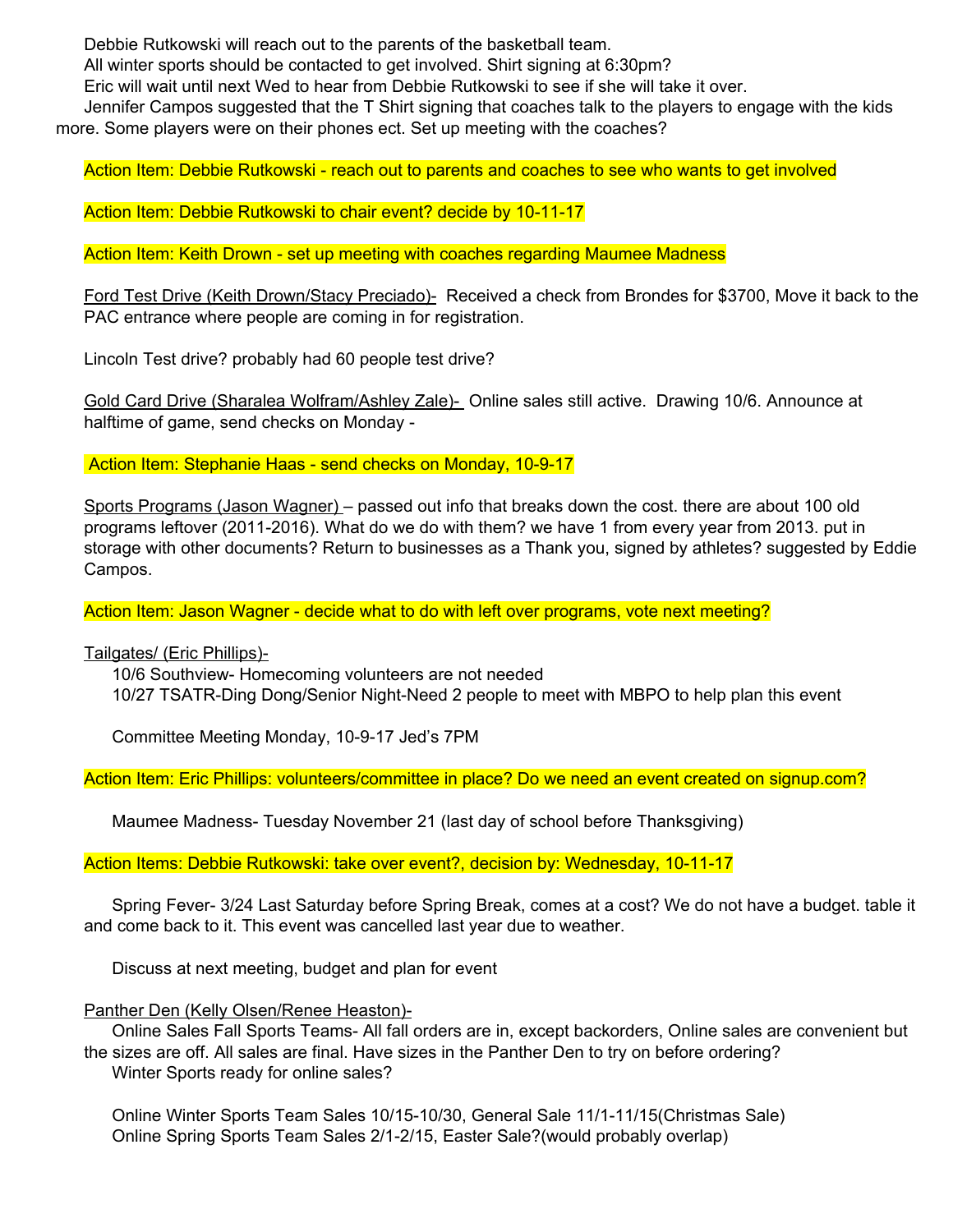Marty, bowling coach and owner of timbers, needs something to show appreciation for all that he does to support. Sponsor pack? tryouts for bowling are in Nov. Bring up at next meeting. Booster meeting and bowl for December meeting? Leagues?

Action Item: Keith Drown - reach out to Marty to see if we can plan to have our December meeting at **Timbers** 

Athlete Window signs (Stacy Beaverson)- Done Bowling Fundraiser (Lisa Helminski/Ashley Zale) - Jan 28<sup>th</sup>

Sweet Sixteen Party (Michelle Fairchild)- Saturday 3/17, combine with casino night?

Restaurant Fundraisers (Kristen Fritz)- Chipotle 9/21 \$631,

Action Item: Eric Phillips - Tony Packos?

Action Item: Eddie Campos - Cold Stone?

Mulch Sale (Roger Zimmerman)-

Paint Night (Deb Krist)- Feb 22nd and March 9th, \$35 for the class boosters get \$10

Maumee is hosting the NLL wrestling tournament for the first time and we don't have any equipment. Wrestling team is requesting \$750 to build 4 place podium. motion to accept, Lisa Weber, Michelle Fairchild, 2nd.

Eric Phillips motion to close, Renee Heaston, 2nd.